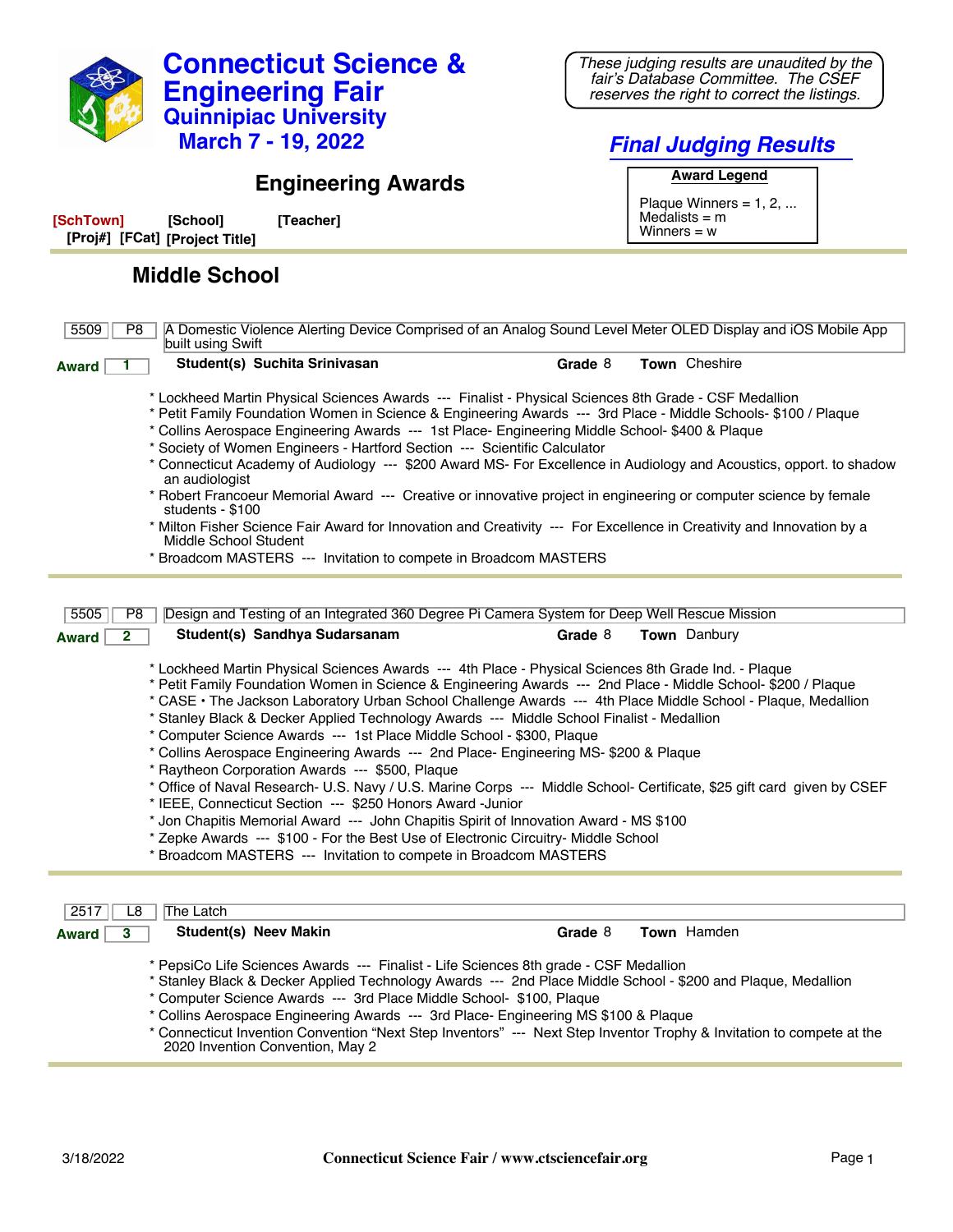| <b>Connecticut Science &amp;</b>                                                                                                                                                                                                                                                                                                                                                                                                                                                                                                                                                                                                                                                                                                                                                                                                                                                                           | These judging results are unaudited by the<br>fair's Database Committee. The CSEF |  |
|------------------------------------------------------------------------------------------------------------------------------------------------------------------------------------------------------------------------------------------------------------------------------------------------------------------------------------------------------------------------------------------------------------------------------------------------------------------------------------------------------------------------------------------------------------------------------------------------------------------------------------------------------------------------------------------------------------------------------------------------------------------------------------------------------------------------------------------------------------------------------------------------------------|-----------------------------------------------------------------------------------|--|
| <b>Engineering Fair</b><br><b>Quinnipiac University</b>                                                                                                                                                                                                                                                                                                                                                                                                                                                                                                                                                                                                                                                                                                                                                                                                                                                    | reserves the right to correct the listings.                                       |  |
| <b>March 7 - 19, 2022</b>                                                                                                                                                                                                                                                                                                                                                                                                                                                                                                                                                                                                                                                                                                                                                                                                                                                                                  | <b>Final Judging Results</b>                                                      |  |
| <b>Engineering Awards</b>                                                                                                                                                                                                                                                                                                                                                                                                                                                                                                                                                                                                                                                                                                                                                                                                                                                                                  | <b>Award Legend</b><br>Plaque Winners = $1, 2, $                                  |  |
| [SchTown]<br>[Teacher]<br>[School]<br>[Proj#] [FCat] [Project Title]                                                                                                                                                                                                                                                                                                                                                                                                                                                                                                                                                                                                                                                                                                                                                                                                                                       | Medalists $=$ m<br>Winners = $w$                                                  |  |
|                                                                                                                                                                                                                                                                                                                                                                                                                                                                                                                                                                                                                                                                                                                                                                                                                                                                                                            |                                                                                   |  |
| Pellet-"O"-Trap: Capturing Plastic Pellets Through a Multi-Filter System & Analyzing Their Progression Using Binary<br>5525<br>P8<br>Image Processing                                                                                                                                                                                                                                                                                                                                                                                                                                                                                                                                                                                                                                                                                                                                                      |                                                                                   |  |
| Student(s) Sia Reddy<br><b>Award</b><br>m                                                                                                                                                                                                                                                                                                                                                                                                                                                                                                                                                                                                                                                                                                                                                                                                                                                                  | Town Avon<br>Grade 8                                                              |  |
| * Lockheed Martin Physical Sciences Awards --- 1st Place - Physical Sciences 8th Grade Ind.- \$300 & Plaque<br>* Stanley Black & Decker Applied Technology Awards --- Middle School Finalist - Medallion<br>* Environmental Sciences Awards with CACIWC --- 2nd Place MS- \$200 and Plaque<br>* Collins Aerospace Engineering Awards --- Finalist - Engineering Middle School - CSF Medallion<br>* Connecticut Science Teachers Association's Marty Tafel Student Research Award --- Physical Sciences 8th Grade -<br>\$500 and invite to CSTA Award Banquet<br>* Society of Women Engineers - Hartford Section --- Scientific Calculator<br>* Broadcom MASTERS --- Invitation to compete in Broadcom MASTERS                                                                                                                                                                                              |                                                                                   |  |
|                                                                                                                                                                                                                                                                                                                                                                                                                                                                                                                                                                                                                                                                                                                                                                                                                                                                                                            |                                                                                   |  |
| Model System Design For Technology-Assisted Insulin Regulation<br>5514<br>P8<br><b>Student(s) Sydney Borst</b><br>m<br><b>Award</b>                                                                                                                                                                                                                                                                                                                                                                                                                                                                                                                                                                                                                                                                                                                                                                        | Town Danbury<br>Grade 8                                                           |  |
| * Lockheed Martin Physical Sciences Awards --- 3rd Place - Physical Sciences 8th Grade Ind, - \$100 & Plaque<br>* Petit Family Foundation Women in Science & Engineering Awards --- Middle School Finalist - Medallion<br>* Pfizer Computational Biology and Bioinformatics Awards --- 1st Place Middle School - \$300, Plaque<br>* CASE • The Jackson Laboratory Urban School Challenge Awards --- 2nd Place Middle School - \$200 and Plaque,<br>Medallion<br>* Collins Aerospace Engineering Awards --- Finalist - Engineering Middle School - CSF Medallion<br>* Alexion Biotechnology Awards --- 2nd Place- Biotechnology 8th grade - \$200 & Plaque<br>* IEEE, Connecticut Section --- \$100 Honorable Mention<br>* GENIUS Olympiad --- GENIUS Olympiad Competition for Highest Placing USC 8th grade Project with \$700 stipend<br>* Broadcom MASTERS --- Invitation to compete in Broadcom MASTERS |                                                                                   |  |
| Wall climbing soft robot<br>5007<br>P7                                                                                                                                                                                                                                                                                                                                                                                                                                                                                                                                                                                                                                                                                                                                                                                                                                                                     |                                                                                   |  |
| Student(s) Thomas Gerlach<br>m<br><b>Award</b>                                                                                                                                                                                                                                                                                                                                                                                                                                                                                                                                                                                                                                                                                                                                                                                                                                                             | Town Ellington<br>Grade 7                                                         |  |
| * Lockheed Martin Physical Sciences Awards --- 2nd Place - Physical Sciences 7th Grade Ind. - \$100 & Plaque<br>* Collins Aerospace Engineering Awards --- Finalist - Engineering Middle School - CSF Medallion<br>* Quinnipiac University Scholarships --- \$30,000, 4 year scholarship (\$7,500 per year) to Quinnipiac University for MS<br><b>Student</b><br>* CT Architecture Foundation - The William M. Mack, AIA Award --- \$250 Gift Certificate to Barnes and Noble from the<br>Connecticut Architecture Foundation, William M. Mack, AIA Award.<br>* Demos R Us Award --- \$150 Cash Award-- Clear Execution of Research- 7th Grade<br>* Broadcom MASTERS --- Invitation to compete in Broadcom MASTERS                                                                                                                                                                                         |                                                                                   |  |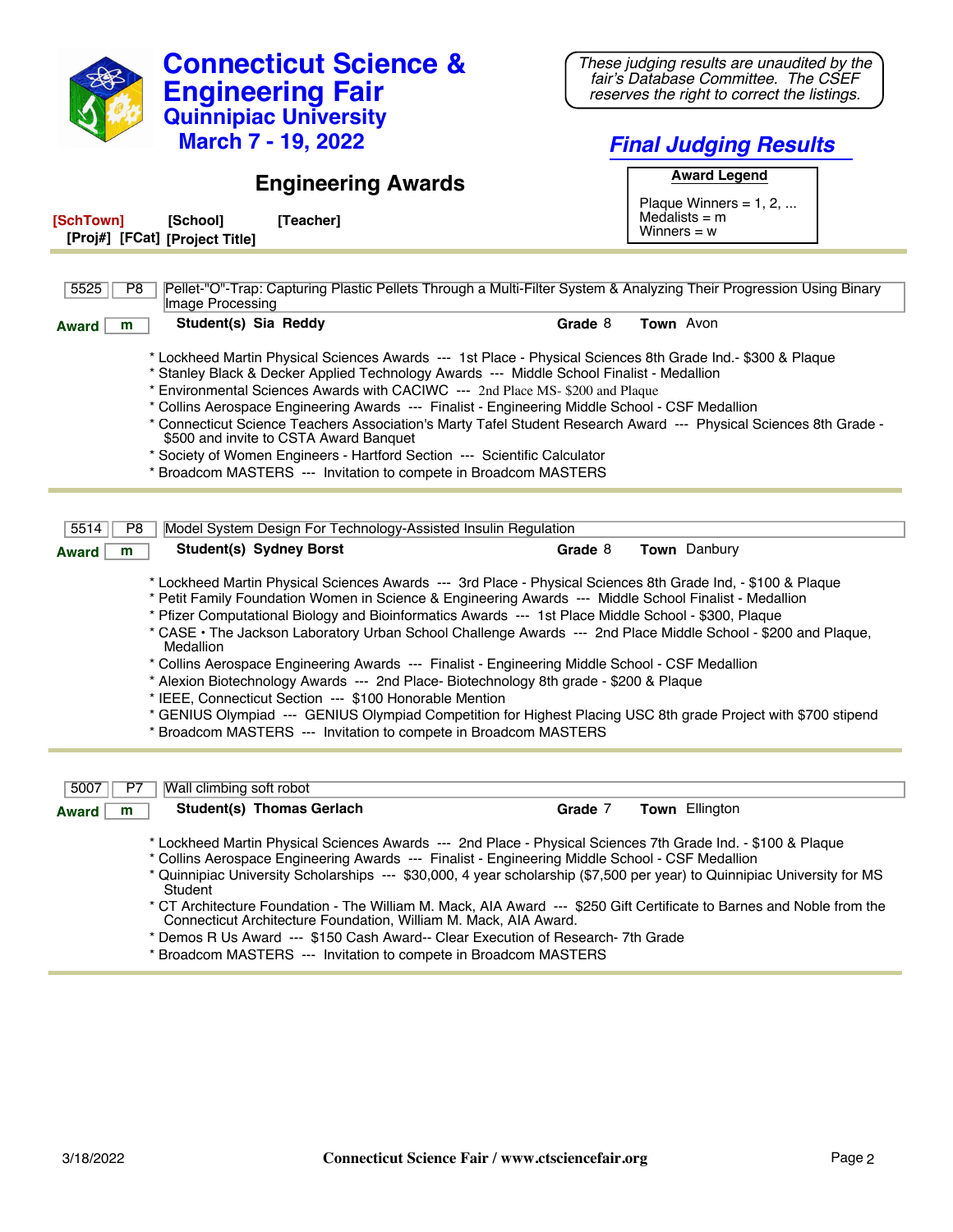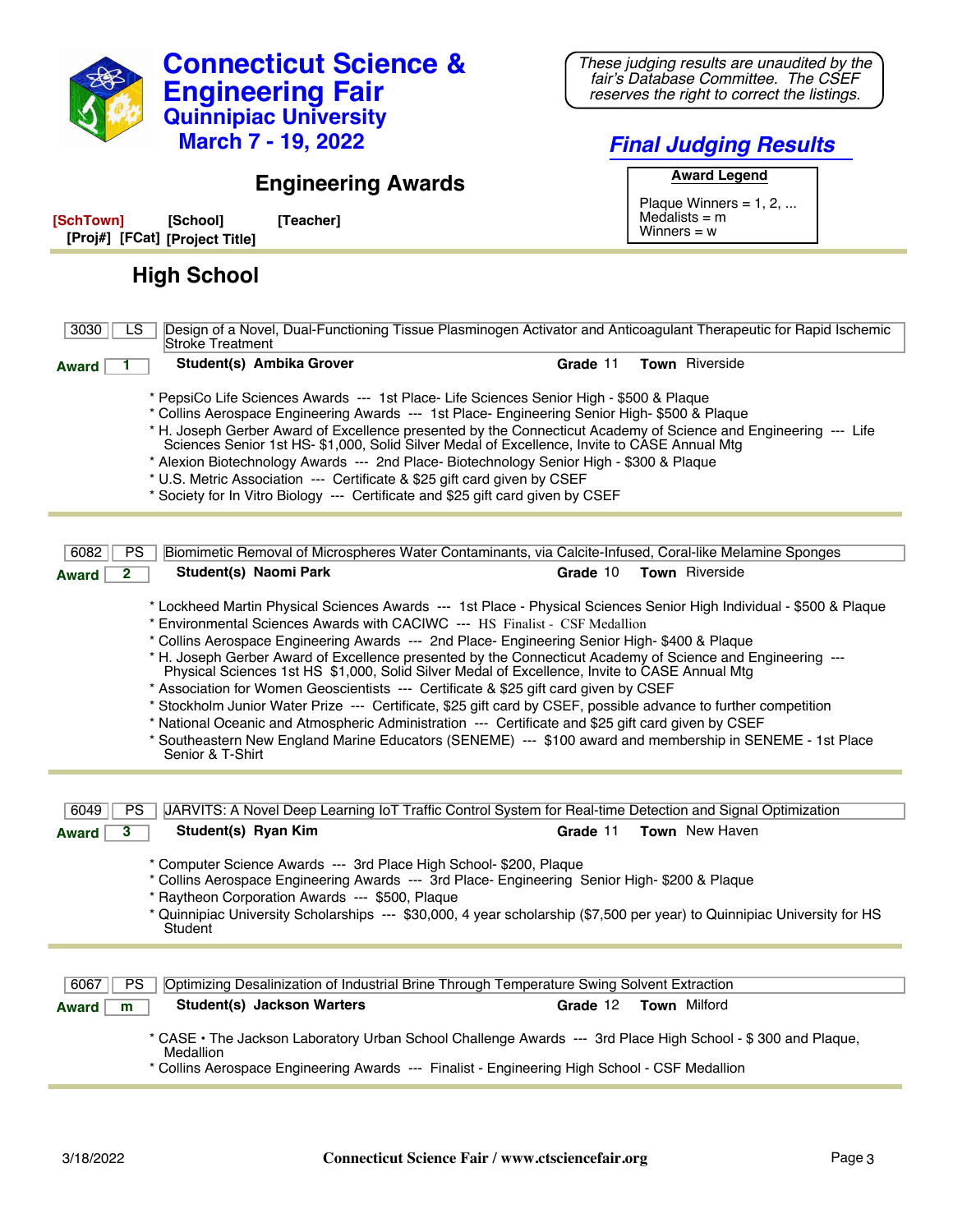| <b>Connecticut Science &amp;</b><br><b>Engineering Fair</b><br><b>Quinnipiac University</b><br><b>March 7 - 19, 2022</b>                                                                                                                                                                                                                                                                                                                                                                                                                                                                                            | These judging results are unaudited by the<br>fair's Database Committee. The CSEF<br>reserves the right to correct the listings.<br><b>Final Judging Results</b> |  |
|---------------------------------------------------------------------------------------------------------------------------------------------------------------------------------------------------------------------------------------------------------------------------------------------------------------------------------------------------------------------------------------------------------------------------------------------------------------------------------------------------------------------------------------------------------------------------------------------------------------------|------------------------------------------------------------------------------------------------------------------------------------------------------------------|--|
|                                                                                                                                                                                                                                                                                                                                                                                                                                                                                                                                                                                                                     | <b>Award Legend</b>                                                                                                                                              |  |
| <b>Engineering Awards</b><br>[SchTown]<br>[School]<br>[Teacher]                                                                                                                                                                                                                                                                                                                                                                                                                                                                                                                                                     | Plaque Winners = $1, 2, $<br>Medalists $=$ m<br>Winners = $w$                                                                                                    |  |
| [Proj#] [FCat] [Project Title]                                                                                                                                                                                                                                                                                                                                                                                                                                                                                                                                                                                      |                                                                                                                                                                  |  |
| How Raspberry Pi Microcomputers and Computer Vision Artificial Intelligence Can Be Utilized to Provide Aid to the<br>6030<br><b>PS</b><br><b>Visually Impaired Community</b>                                                                                                                                                                                                                                                                                                                                                                                                                                        |                                                                                                                                                                  |  |
| Student(s) Siddhant Bhardwaj<br>m<br><b>Award</b>                                                                                                                                                                                                                                                                                                                                                                                                                                                                                                                                                                   | Town Cheshire<br>Grade 11                                                                                                                                        |  |
| * Stanley Black & Decker Applied Technology Awards --- 2nd Place High School - \$300 and Plaque Medallion<br>* Collins Aerospace Engineering Awards --- Finalist - Engineering High School - CSF Medallion<br>* Zepke Awards --- \$125 - For the Best Use of Electronic Circuitry- Senior High<br>* Jon Stone Memorial Award --- Jon Stone Award for Innovative Engineering- \$100                                                                                                                                                                                                                                  |                                                                                                                                                                  |  |
| Simple Remediation of Heavy Metal and Fertilizer Runoff Water Contaminants via Carbon Nanotube Infused Pinus<br>6027<br><b>PS</b><br>strobus Xylem Filtration                                                                                                                                                                                                                                                                                                                                                                                                                                                       |                                                                                                                                                                  |  |
| Student(s) Justin Bernstein<br><b>Award</b><br>m                                                                                                                                                                                                                                                                                                                                                                                                                                                                                                                                                                    | Town Greenwich<br>Grade 9                                                                                                                                        |  |
| * Lockheed Martin Physical Sciences Awards --- Finalist - Physical Sciences Senior High - CSF Medallion<br>* Environmental Sciences Awards with CACIWC --- 3rd Place HS- \$100 and Plaque<br>* Collins Aerospace Engineering Awards --- Finalist - Engineering High School - CSF Medallion<br>* American Meteorological Society --- Certificate & \$25 gift card given by CSEF<br>* National Oceanic and Atmospheric Administration --- Certificate and \$25 gift card given by CSEF<br>* John S. Kendall Memorial Awards --- \$500 John S. Kendall Award for Excellence In Mechanical Engineering - High<br>School |                                                                                                                                                                  |  |
| Rapid, Visual Detection of Benadryl Cocktails via Competitive, Amine-Responsive Fluorophores<br>3025<br>LS                                                                                                                                                                                                                                                                                                                                                                                                                                                                                                          |                                                                                                                                                                  |  |
| Student(s) Angelina Fogarty<br>m<br><b>Award</b>                                                                                                                                                                                                                                                                                                                                                                                                                                                                                                                                                                    | Town old greenwich<br>Grade 11                                                                                                                                   |  |
| * Stanley Black & Decker Applied Technology Awards --- Senior High Finalist - Medallion<br>* Collins Aerospace Engineering Awards --- Finalist - Engineering High School - CSF Medallion<br>* Alexion Biotechnology Awards --- 3rd Place- Biotechnology Senior High - \$300 & Plaque<br>* Connecticut Science Supervisors Association --- \$125 for a high school project                                                                                                                                                                                                                                           |                                                                                                                                                                  |  |
|                                                                                                                                                                                                                                                                                                                                                                                                                                                                                                                                                                                                                     |                                                                                                                                                                  |  |
| Eco-Friendly Remediation of Polycyclic Aromatic Hydrocarbons in Stormwater via Magnesium-Infused Calcite Crystal,<br>6039<br><b>PS</b><br>Supramolecular Hydrogel Scaffolding                                                                                                                                                                                                                                                                                                                                                                                                                                       |                                                                                                                                                                  |  |
| Student(s) Audrey Lin<br><b>Award</b><br>m                                                                                                                                                                                                                                                                                                                                                                                                                                                                                                                                                                          | Town Riverside<br>Grade 10                                                                                                                                       |  |
| * Lockheed Martin Physical Sciences Awards --- Finalist - Physical Sciences Senior High - CSF Medallion<br>* Environmental Sciences Awards with CACIWC --- 2nd Place HS- \$200 and Plaque<br>* Collins Aerospace Engineering Awards --- Finalist - Engineering High School - CSF Medallion<br>* GENIUS Olympiad --- GENIUS Olympiad Competition for HS Environmental, Energy, Ecology, or Biodiversity Project<br>with \$700 stipend                                                                                                                                                                                |                                                                                                                                                                  |  |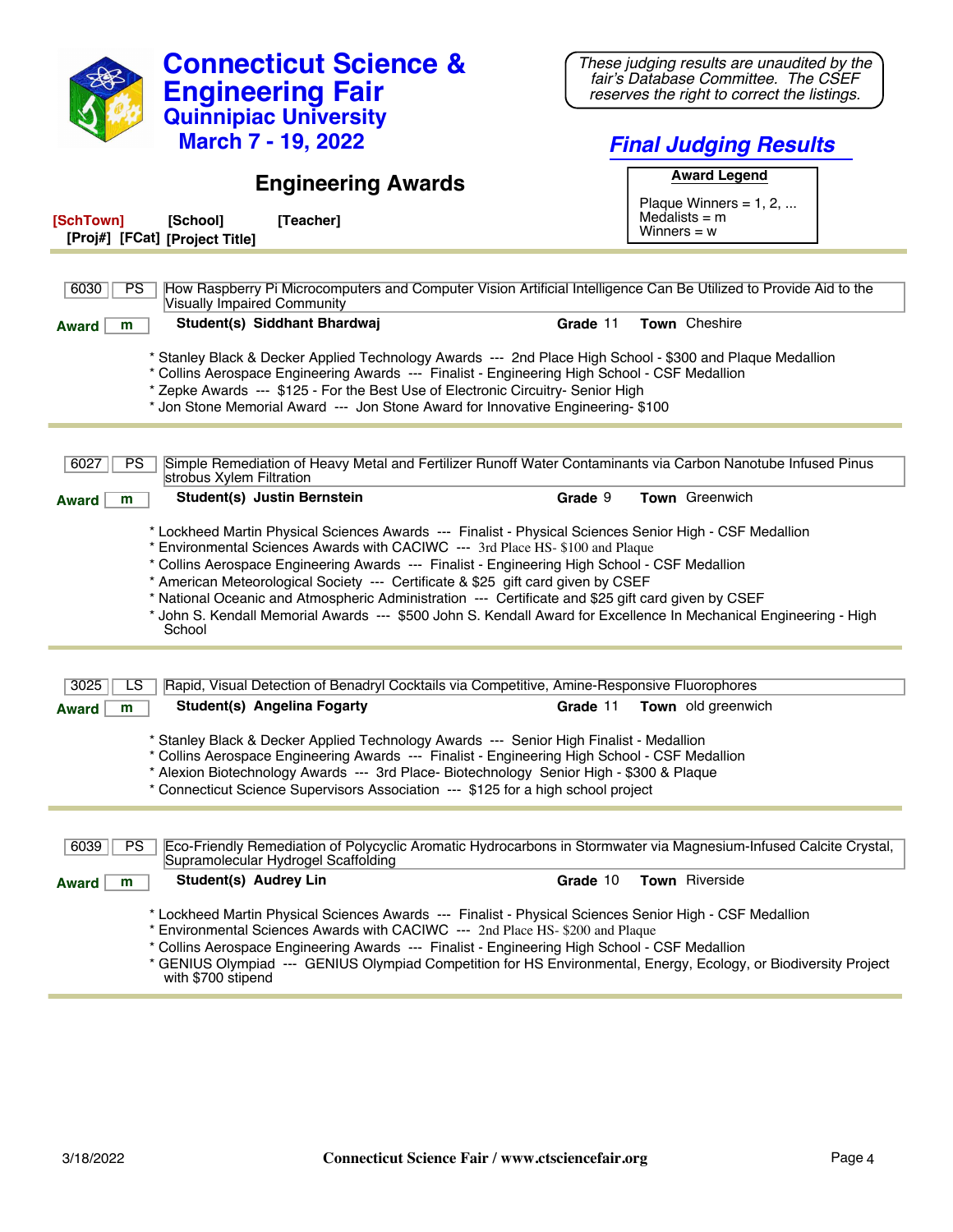| <b>Connecticut Science &amp;</b><br><b>Engineering Fair</b><br><b>Quinnipiac University</b>                                                                                                                                                                                                                                                                                                                                                                          | These judging results are unaudited by the<br>fair's Database Committee. The CSEF<br>reserves the right to correct the listings. |  |
|----------------------------------------------------------------------------------------------------------------------------------------------------------------------------------------------------------------------------------------------------------------------------------------------------------------------------------------------------------------------------------------------------------------------------------------------------------------------|----------------------------------------------------------------------------------------------------------------------------------|--|
| <b>March 7 - 19, 2022</b>                                                                                                                                                                                                                                                                                                                                                                                                                                            | <b>Final Judging Results</b>                                                                                                     |  |
|                                                                                                                                                                                                                                                                                                                                                                                                                                                                      | <b>Award Legend</b>                                                                                                              |  |
| <b>Engineering Awards</b>                                                                                                                                                                                                                                                                                                                                                                                                                                            | Plaque Winners = $1, 2, $                                                                                                        |  |
| [SchTown]<br>[School]<br>[Teacher]<br>[Proj#] [FCat] [Project Title]                                                                                                                                                                                                                                                                                                                                                                                                 | Medalists $=$ m<br>Winners = $w$                                                                                                 |  |
| Increasing Elasticity, Durability, and Function of Wearable PANI-Sense pH Health Monitors via a Superhydrophobic,<br><b>PS</b><br>6060<br>Textile Framework                                                                                                                                                                                                                                                                                                          |                                                                                                                                  |  |
| Student(s) Madeline Minichetti<br><b>Award</b><br>m                                                                                                                                                                                                                                                                                                                                                                                                                  | Town Greenwich<br>Grade 11                                                                                                       |  |
| * Lockheed Martin Physical Sciences Awards --- Finalist - Physical Sciences Senior High - CSF Medallion<br>* Collins Aerospace Engineering Awards --- Finalist - Engineering High School - CSF Medallion<br>* University of Hartford Scholarships --- University of Hartford Scholarship- For Excellence in Engineering, or<br>Technology, \$30,000 (\$7,500 per year)                                                                                               |                                                                                                                                  |  |
| Design of a Wearable, Skin-Specific UVB Sensor for Instantaneous Detection of Skin-Damaging Radiation<br>3063<br>LS                                                                                                                                                                                                                                                                                                                                                  |                                                                                                                                  |  |
| Student(s) Yurika Sakai<br><b>Award</b><br>m                                                                                                                                                                                                                                                                                                                                                                                                                         | Town Greenwich<br>Grade 11                                                                                                       |  |
| * U.S. Metric Association --- Certificate & \$25 gift card given by CSEF<br>* American Society of Safety Professionals, CT Valley Chapter --- \$200 grade 9-12 project<br>* University of Connecticut Academic Excellence Scholarship --- Academic Excellence Life Sciences scholarship<br>* Jon Stone Memorial Award --- Jon Stone Award for Innovative Engineering- \$100                                                                                          |                                                                                                                                  |  |
| 6003<br><b>PS</b><br>Flexibility with Flying: Replicable and Attachable Aerial Robot with Multi-Degree-of-Freedom                                                                                                                                                                                                                                                                                                                                                    |                                                                                                                                  |  |
| Student(s) Siyi Lu<br>m<br><b>Award</b>                                                                                                                                                                                                                                                                                                                                                                                                                              | Grade 11<br><b>Town Kent</b>                                                                                                     |  |
| * Lockheed Martin Physical Sciences Awards --- Finalist - Physical Sciences Senior High - CSF Medallion<br>* Petit Family Foundation Women in Science & Engineering Awards --- 2nd Place - High School \$250 / Plaque<br>* Collins Aerospace Engineering Awards --- Finalist - Engineering High School - CSF Medallion<br>* University of New Haven Scholarship Awards --- University of New Haven 4 year scholarship - \$96,000 (\$24,000 per<br>year)              |                                                                                                                                  |  |
|                                                                                                                                                                                                                                                                                                                                                                                                                                                                      |                                                                                                                                  |  |
| 6032<br><b>PS</b><br>Flexible mechanical worm based on steering gear<br>Student(s) Xinyi Xie                                                                                                                                                                                                                                                                                                                                                                         | Grade 11<br>Town Middlebury                                                                                                      |  |
| <b>Award</b><br>m<br>* Collins Aerospace Engineering Awards --- Finalist - Engineering High School - CSF Medallion<br>* Raytheon Corporation Awards --- \$500, Plaque<br>* Wisner Memorial Award --- \$ 1000 cash + Silver Bowl (\$2000 cash if a team) High School<br>* Jon Chapitis Memorial Award --- John Chapitis Spirit of Innovation Award - HS \$200                                                                                                         |                                                                                                                                  |  |
| Real-Time Motion Tracking System and Data Analytics for Live Insects Using Three-Wheeled Servosphere Robot<br>6054<br>PS.                                                                                                                                                                                                                                                                                                                                            |                                                                                                                                  |  |
| Student(s) Nicholas Lee<br><b>Award</b><br>m                                                                                                                                                                                                                                                                                                                                                                                                                         | Town Trumbull<br>Grade 11                                                                                                        |  |
| * Lockheed Martin Physical Sciences Awards --- 2nd Place - Physical Sciences Senior High Individual - \$300 & Plaque<br>* Computer Science Awards --- Senior High Finalist - Medallion<br>* Collins Aerospace Engineering Awards --- Finalist - Engineering High School - CSF Medallion<br>* Yale Science & Engineering Association, Inc. --- 1 Certificate, Medallion and 1-\$25 gift card given by CSEF<br>* IEEE, Connecticut Section --- \$100 Honorable Mention |                                                                                                                                  |  |